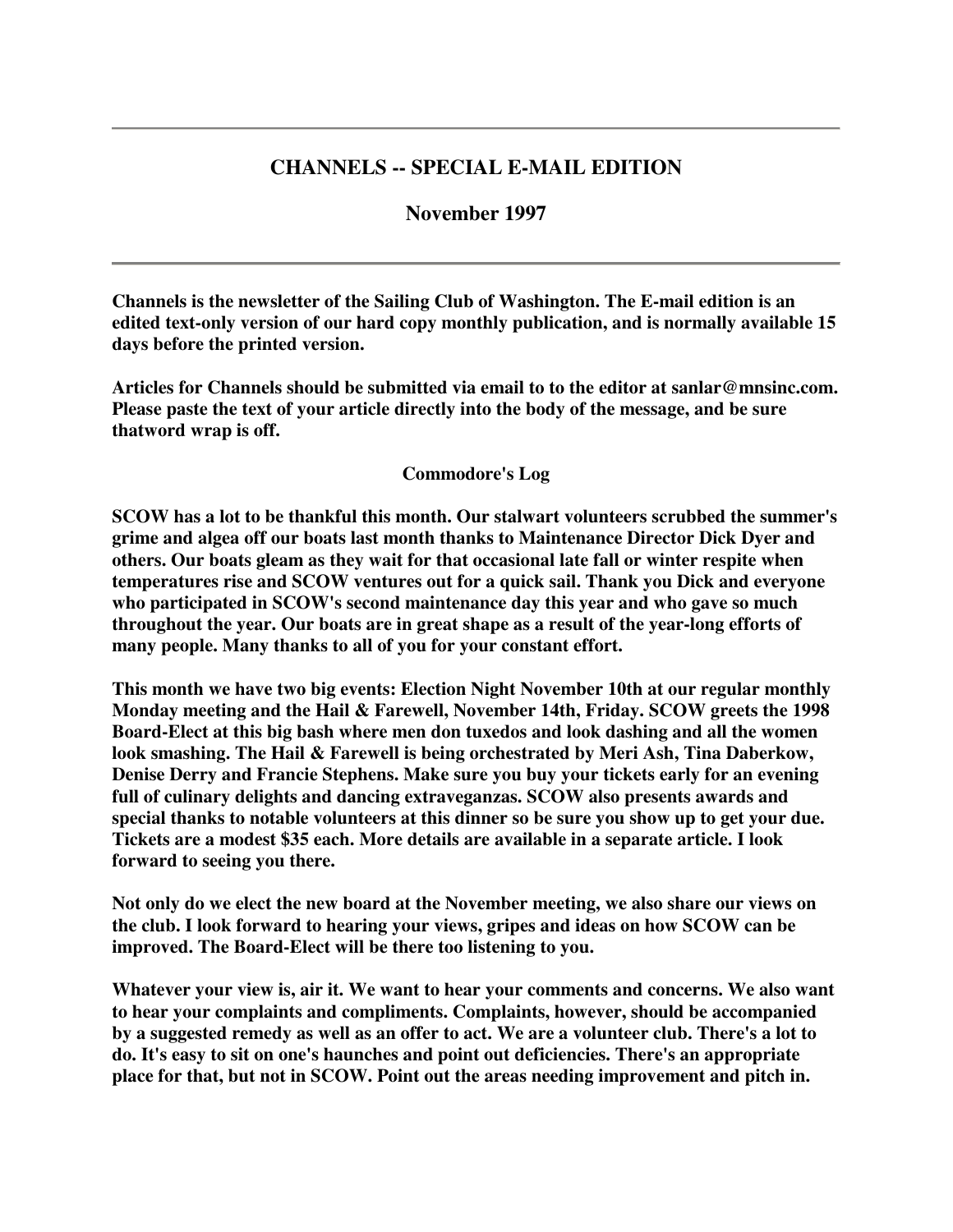**So many of you give so much. I have seen such unselfish and generous gifts of time and energy from both established and new members. SCOW is really blessed. I do wish SCOW could be even more blessed for there's many more members than doers, and burn-out is an ongoing concern.**

**I thank all of you for enhancing SCOW this year. You've made the club a better place. Please accept my sincere appreciation and deep gratitude for your work.**

**As Commodore I've had the need and the good fortune to work with many of you. At the risk of being incomplete, I must single out the following for their generousity, good will and very effective work:**

**Barbara Ullman, Victoria Hampton, Dan McClafferty, Joe DePoorter, George Umberger, Lee Spain, Meri Ash, Nikki Goodman, Declan Conroy, Denise Derry, Monica Maynard, Allan Lewis, Francie Stephens, Sam Schaen, Mike Geissinger, Larry Gemoets, Pat Derry, Liz Bruening and Stuart Ullman.**

**I have worked with an extraordinary Board of Directors. SCOW members, please join me in thanking: Stuart Ullman, Victoria Hampton, Paul Carrow, Lee Spain, Denise Derry, Larry Gemoets, Mike Geissinger, Dick Dyer and Jim Metcalf for all their work on the club's behalf.**

**Before we hunker down to winter, we have a few more club events. Again, please make sure to join us Nov. 10 (Monthly meeting/Election Night), Nov. 14 (Hail & Farewell) and last but not least, Dec. 7 (Holiday Raft-Up), our wintry big bash at the Colonies. More details to follow on that last hurrah.**

**In the meanwhile, I will be thankful for SCOW this Turkey day. Happy Thanksgiving SCOW. (--Anne La Lena)**

### **Elections**

**for SCOW's 1998 Board of Directors takes place Nov. 10. Polls close at 8:00 p.m. that evening. Watch your mail for ballots and candidate statements. The Nominating Committee is pleased to announce the following SCOW members are standing for election:**

**Commodore: Stuart Ullman Vice Commodore: Thom Unger Secretary: Cathy Hess Treasurer: Angela Burnett**

**Directors: Meri Ash, Toni Boyd, Bill Davenport, Denise Derry, Scot Getzow, Clay Kilgore, Monica Maynard, and Alice Starcke.**

**The Nominating Committee deeply appreciates your willingness to serve and stand for election. We wish you good luck in all your endeavors.**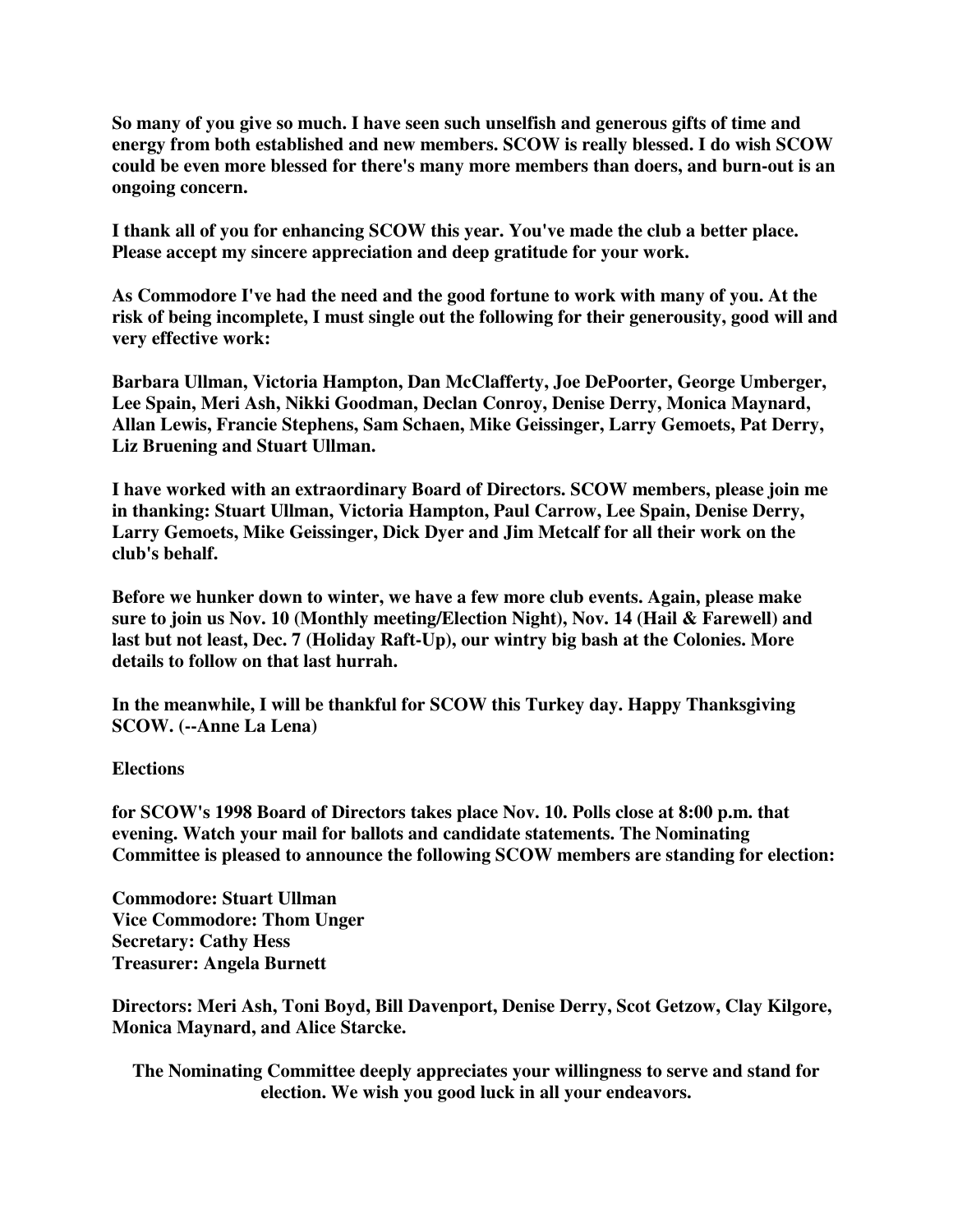#### **SCOW welcomes our newest members:**

**Connie Angiuli Peg Cusack Pat Czikra Mark Elbert Mark Matarella Lynne Moraghan Philip Rappa Tehseen Raza Karl Rohrer Neil Sheppard Paul Zielie**

**Submit articles by midnight after the monthly membership meeting by any means, email preferred.**

> **Larry Gemoets, Editor Declan Conroy, Web Publisher Cindy Peters, Publisher's Coordinator Sam Schaen, Mailing lists**

> > **Open Letter to Anne La Lena**

**Elaine and I greatly appreciated your kind words (not for the first time) in the Commodore's Log for October. This is not goodbye because we shall remain SCOW members, but we shall miss the 'in-person association' very much.**

We both feel we owe a great debt to SCOW. As I told last month's meeting, I had never set foot in a sail boat until I came along to that Social Sail in April 1995. That summer I took **every small boat course there was and I haven't looked back since. I have had three summers of pure pleasure and am set with an enjoyable pastime for life.**

**All this is because members of SCOW gave up their time (and usually a lot of it) to teach me. It's also due to many others who became friends and came sailing with me. I owe a great deal to many individuals and want to take this opportunity to thank them all again.**

**SCOW is a great treasure - look after it well. (Mike Jenner)**

**Channels Needs You!**

**If you are interested in helping to produce our newsletter, Call Larry Gemoets. He is looking for someone who can devote time each month to the DTP effort, and also wouldn't mind an assistant (and eventually replacement) editor. If you are a DTP capable person, or a good proofreader, and can meet our "demands" (it must be on time!), then please consider becoming a member of the Channels staff.**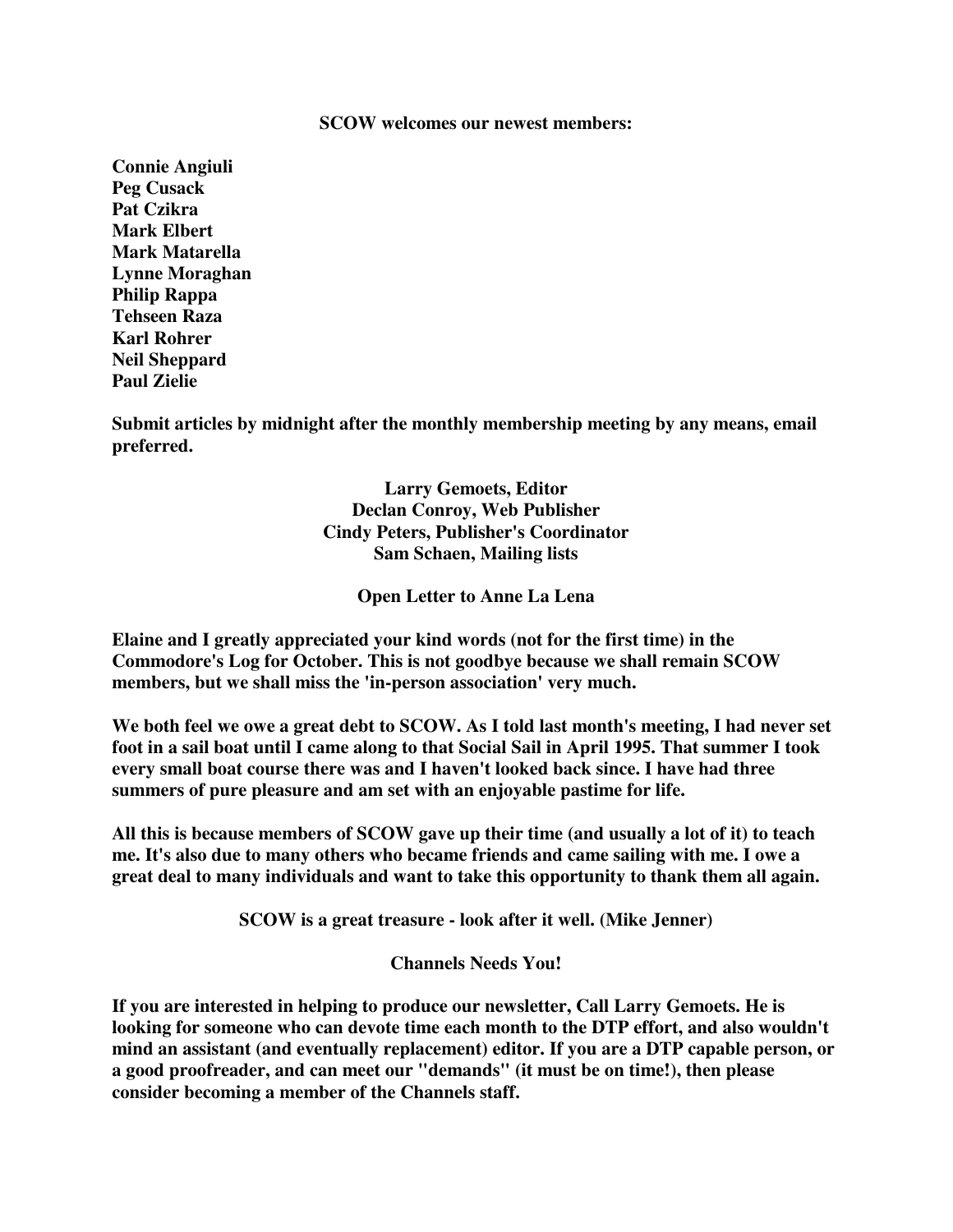### **Special Thanks to Barbara Brecher for all your efforts in making Channels look good over the past months. Your efforts will be missed!**

**Bay -- Ted's Great Fall Cruise**

**(Notes by Robert and Elizabeth Bruening)**

**A. The Doldrums Days 1 and 2 Saturday, October 11, 1997 Annapolis to Hudson Creek**

**Ted Schad, organizer of the event, left Annapolis on Dulcinea with a crew made up of Bill Bernhards, Ruth Connolly and Bob and Elizabeth Bruening. We powered down the bay** since we had little wind and a long way to go to reach the Little Choptank River in time to **raft up with the other boats - Pat Derry's Seanchai, and Don Deese's Carpe Diem.**

**Sunday, October 12, 1997 Hudson Creek to Point Lookout, The Potomac**

**We motored out, guiding off the 3 parts of James Island. First, we could see across the bay through the gap in the islands. Later all three islands lined up behind one another. We traveled around Pt. Lookout, into the Potomac River, tying up for dinner at the Spinnaker restaurant at the Point Lookout Marina.**

**B. The Winds Day 3 and 4**

**Monday, October 13, 1997 In the Potomac-**

**We had light winds and the bored crew talked Ted into flying the red, white and blue spinnaker up the Potomac, set in cruising rig with one corner anchored to the deck. The winds were just right for a spinnaker reach up the river. We turned around for a hard, overpowered, bouncing beat to the Virginia (Northern Neck) side of the Potomac and the Yeocomico River.**

**Tuesday, October 14, 1997 Yeocmico River, the Potomac River, around Smith Point to the Great Wicomico.**

**Sea gulls covered a pier at the marina, all facing the same way, filling the walkway. Each piling also had its own king of the pole. A scare sent them flying, but they quickly came back. A funny game of hopscotch occurred as a bird would approach his first piling. The previous resident bird, forced off by the momentun of the approaching bird, would fly to the second piling, and that resident would fly to the third, and so on down the pier.**

**We sailed up the Great Wicomico within view of the bridge of route 200. A delicious dinner in the warm cozy cabin centered on a Turkish lamb dish. Wind whistled and hummed in the rigging during the night.**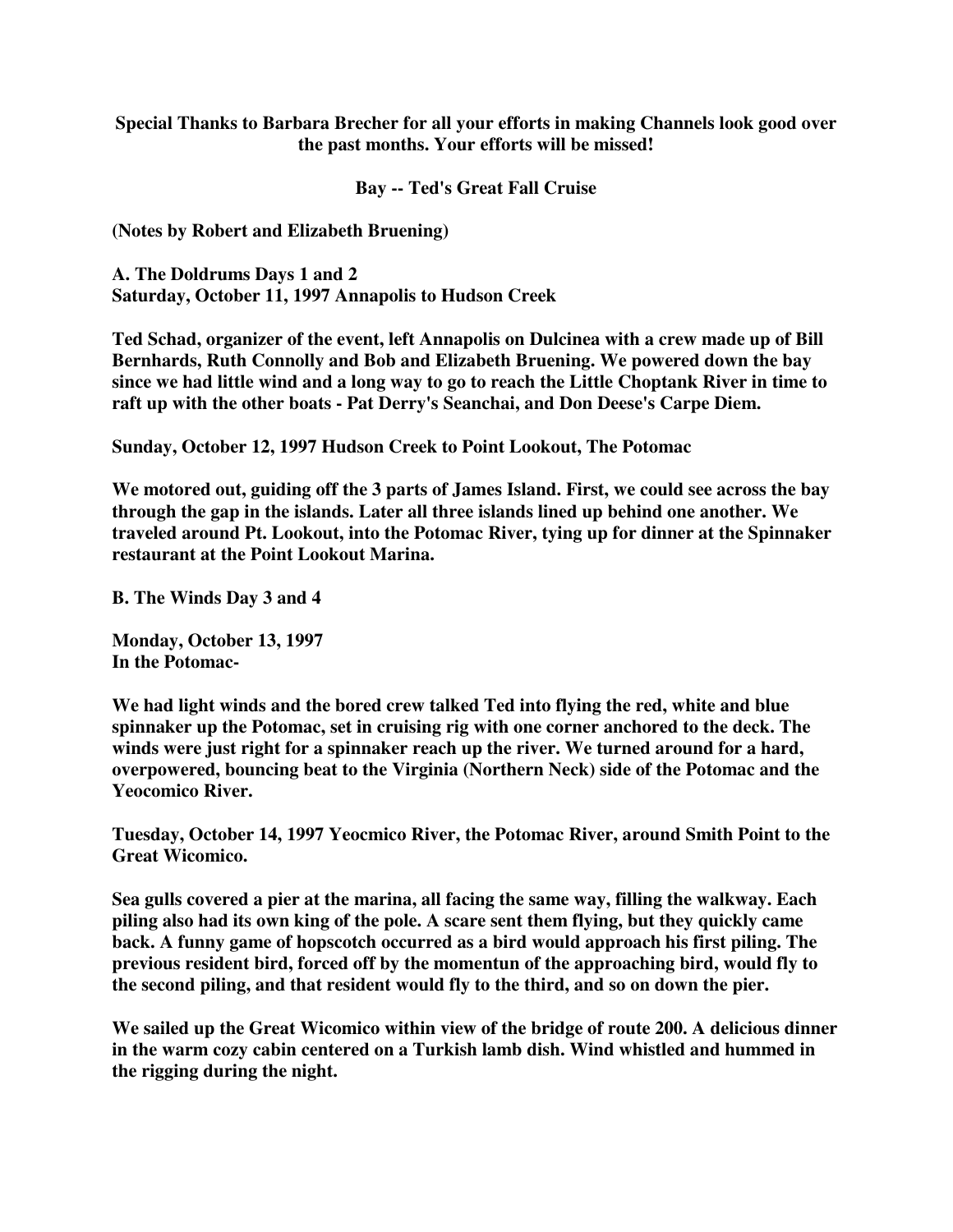**C. The Winds and the Rain. Days 5 - 9**

**Wednesday, October 15, 1997 Great Wicomico River to Dymer Creek. Lose the Jib Day.**

**This was to be a short cruise day so that Ruth and Bill could go back to the Washington** area to be ready for work on Thursday. We found 20 knots and 3 - 4 foot waves, and had **too much power on a broad reach using the single reefed main and working jib. We had been sailing for a long time, with Bill at the wheel, surfing down the waves. He reached 8.8 knots in a boat with a theoretical hull speed of 7.3 knots.**

**Halfway through a tack, Ruth noticed that the bowline knot was gone and only one jib sheet was attached - the second time this had happened. After much spray, bucking up and down, and then losing the jib tack's attachment to the foot of the forestay, the jib flew up the forestay. The skipper ordered the jib down, which the crew members managed without being thrown overboard. We sailed more comfortably under reefed main alone to Dymer Creek, and to Bob's surprise we lost only one knot in speed!**

**On shore, Bill and Ruth left and we picked up Ted's mountaineering friend, Jane. Jane invited the three remaining crew to stay in her house overnight. The only problem was how to get the last person back to Dulcinea after rowing the jon boat to shore. Bob volunteered to swim out from shore. It was actually colder rowing the jon boat to the dock than it was swimming in the 69 degree creek water. [See the October 1994 cruise report for previous swimming experiences.]**

**Thursday, October 16, 1997 Dymer Creek to the Great Wicomico River**

Winds were out of the north at about 20 knots, with four foot and a few five foot waves. We **beat into the waves, now with a double reefed main and working jib, which was about right. The itinerary was changed to compensate for winds forecast to be out of the north or northeast for the rest of the trip.**

**Friday, October 17, 1997 The Great Wicomico River to Solomons Island. A 51.0 mile day!**

**Starting with a double reefed main and working jib, we passed the Great Wicomico Light. It was a beautiful sight, decorated in a filigree produced by a flock of birds sitting on every cross brace and surface. As winds eased, reefs were taken out.**

**Drizzle continued during much of the day, as it had the day before, and would each day thereafter. But biting rain in the face accompanied by waves splashing into the cockpit is what Elizabeth craves, required to satisfy her Norwegian genes. A whole bunch of sailboats and one schooner were racing down the bay, strung out over several miles. We found a serene anchorage in St. John Creek, Solomons area.**

**Saturday, October 18, 1997 Solomons to West River. A 59 mile day!**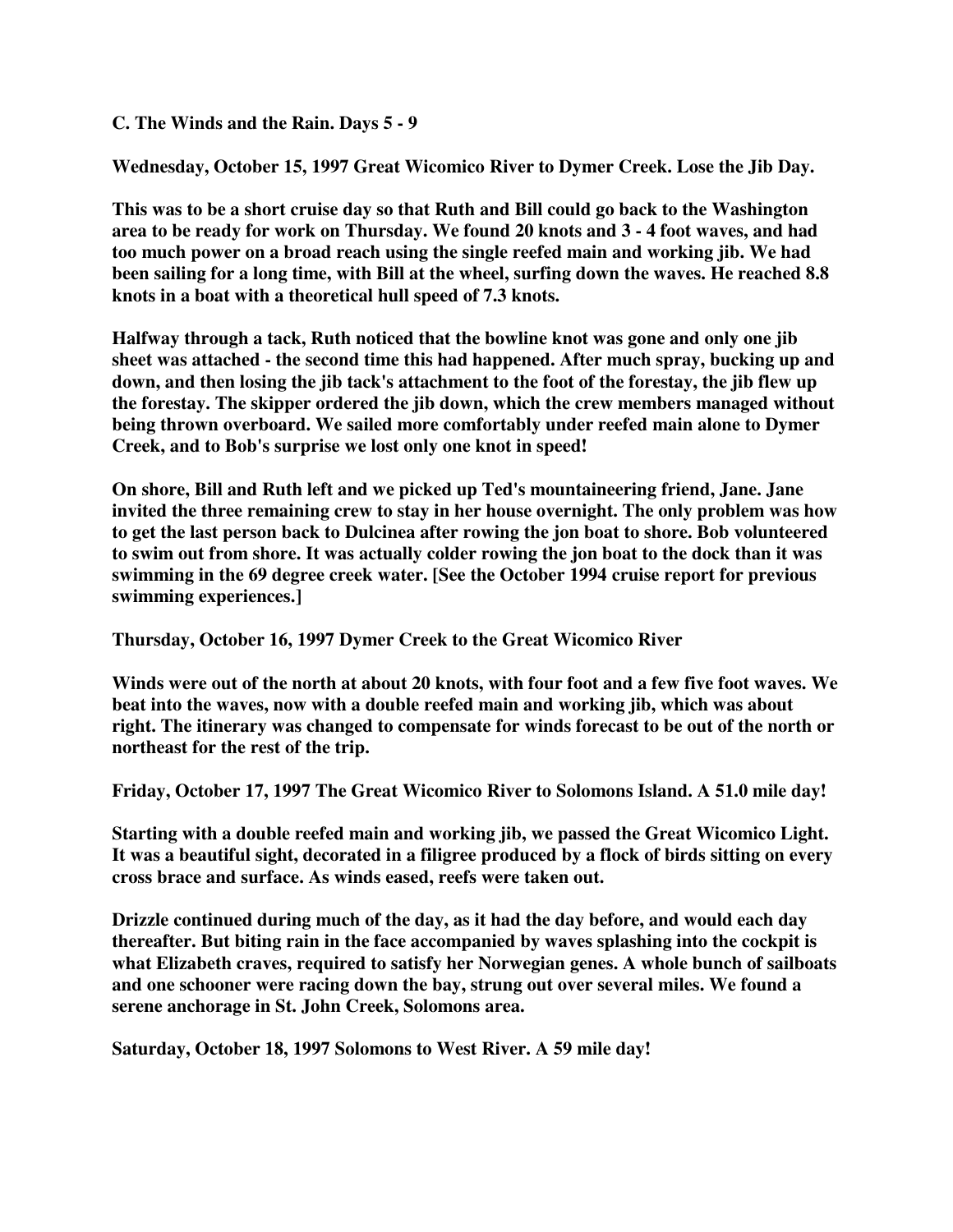**A northeast wind allowed a long tack toward Annapolis. The rain turned to drizzle, then stopped after noon. But the wind also dropped, and if we were to get to shelter, we must motor sail. We turned toward the West River at dusk.**

### **Sunday, October 19, 1997 West River to Annapolis**

We ate breakfast with no rain, but as we started to sail, it began to rain heavily. The rest of **the day was windy but rainy, as we dodged race traffic outside of Annapolis. Around 2 P.M. we reached the slip. At 4:30, as we were finished cleaning the boat, the sun appeared through the clouds.**

### **Training**

**(Mike Geissinger) With the stowing of the lines and sheets and the final folding of the sails we have come to the sad end of another sailing season here in the mid-Atlantic region. This year has seen a combined effort on the part of the volunteers to make the SCOW training a roaring success. Without the indefatigable effort on the part of so many people the sailing courses would have been only a pipe dream in this director's mind. SCOW exists without "paid staff," as is not the case with a great number of organizations in the Washington, DC area.**

**As a volunteer club those who sit on the board must depend on those people who will devote their time and effort, without remuneration (or money). There is no why to adequately thank the folks who have been part of the training program this year. They have answered the call (usually from me in desperation) without hesitation and have performed excellently. The task of Training Director can seem overwhelming at times but,** as I found out, the cadre of people who will give their time takes a lot of that feeling away. **It makes the job much easier and I slept better knowing they were there.**

**As a public acknowledgment of their efforts I am listing below the names of the people who volunteered and assisted with the training program this year. Though I have explored every avenue available to identify everyone, my fear is that I will leave someone off the list. In advance, please accept my apology for any omission.**

**The first and foremost thank you must got to Barbara Ullman, chair of the Training Committee. Without her efforts at keeping me on track and alert to the next "pot hole" in the training path, the whole year would have been worse that the Redskins game against the Eagles. She and the Training Committee have been the guiding light that any Training Director needs for they provide the long view of the training program. The Vice Commodore, Stuart Ullman, has been the "silent partner" in the Training Program. Whenever my back was against the wall for something, Stuart was there to bail me out, either with suggestions or taking the time to accomplish the task.**

**The importance of the Training Committee to the Training Director cannot be overstated. By using the knowledge and expertise of the committee, the director can make the job much smoother. There are a group of people who have volunteered more than 20 hours of**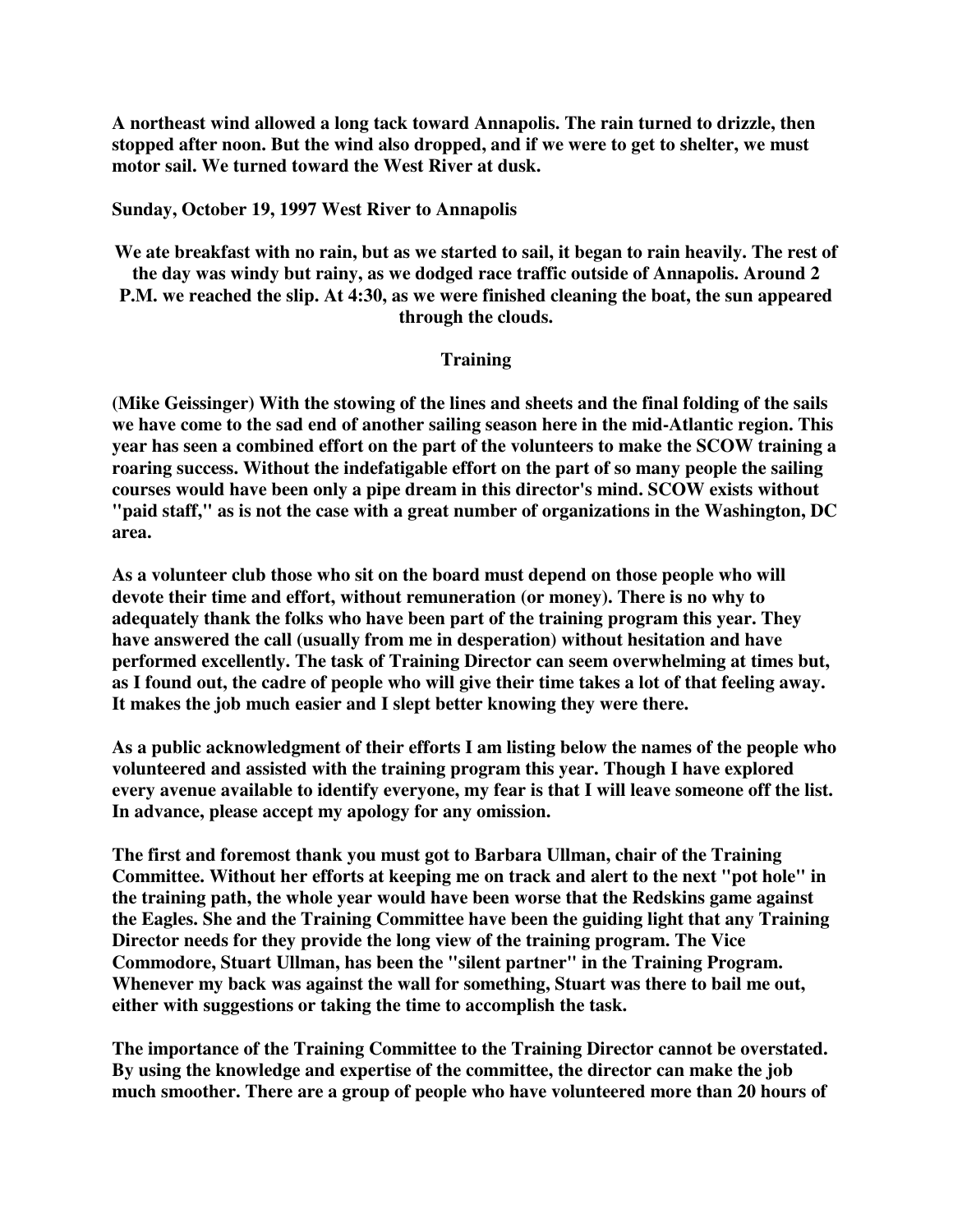**their time to the Training Program this year. If you think about it that number becomes significant when put into the hectic pace of our lives today. The people listed below have gone above and beyond by putting in over 20 hours:**

**Liz Bruening, Martin Crowson, Pat Derry, Mike Jenner, Dan McClafferty, Jeff Teitel George Umberger, Thom Unger**

**There is another group of people who have given time to the training program. The number of hours may not be the same but the importance of their time weighed heavily on the degree of success that the program had this year. They are: Water Teachers for Basic Sailing Classes**

**Hope Andrus, Declan Conroy, Joe DePoorter, John Dickinson, Bill Gold**

**A very special thanks goes to the following people for their special contributions to training this year. Don Deese and John Kauffman taught very special and popular Racing Seminars. With the revision to the racing rules this year the course proved very helpful to** those of us who flail about on the water trying to get from here to there faster than the next **boat.**

**Len Zuza again taught the Intermediate Sailing Class. Perhaps with Mike Jenner and Elaine Emling tying the permanent knot this year after meeting in the 1996 Intermediate Class we should call this the Intermediate Sailing and Social Class (O.K. maybe (k)not).**

**There were a group of folks who served as dock masters during the basic Sailing Classes that need to be given a big round of applause. They helped and (next page) guided the class members and instructors thorough those awkward times when we were just learning about boats, wind, and sails. They are:**

**Ruth Connolly, Mike Gordon, Graham Leadbetter, Mike Leary, Monica Maynard, Gayle Rubin, Dave Scheuermann, Ed Venere**

**A very special thank you goes out to Carrie Blankfield for not only donating her time but her boat for use with the Bay & Coastal Navigation Course. It's bad enough to run your own boat aground but risking to a group of folks who are just learning how to navigate is pure heart of gold.**

**In addition to the time that Pat Derry has given he has also been instrumental in guiding the Basic Sailing Class on track. Pat was one of the minds behind the evolution of the course as we know it today. His partner in crime (or basic sailing), George Umberger, went above and beyond by taking the third Basic Class members out on his boat, Tamarisk, when an water instructor could not be found.**

**On a very personal level this has been a most enlightening and gratifying year for me in the role of Training Director. The bottom line is that I also learned a great deal about sailing**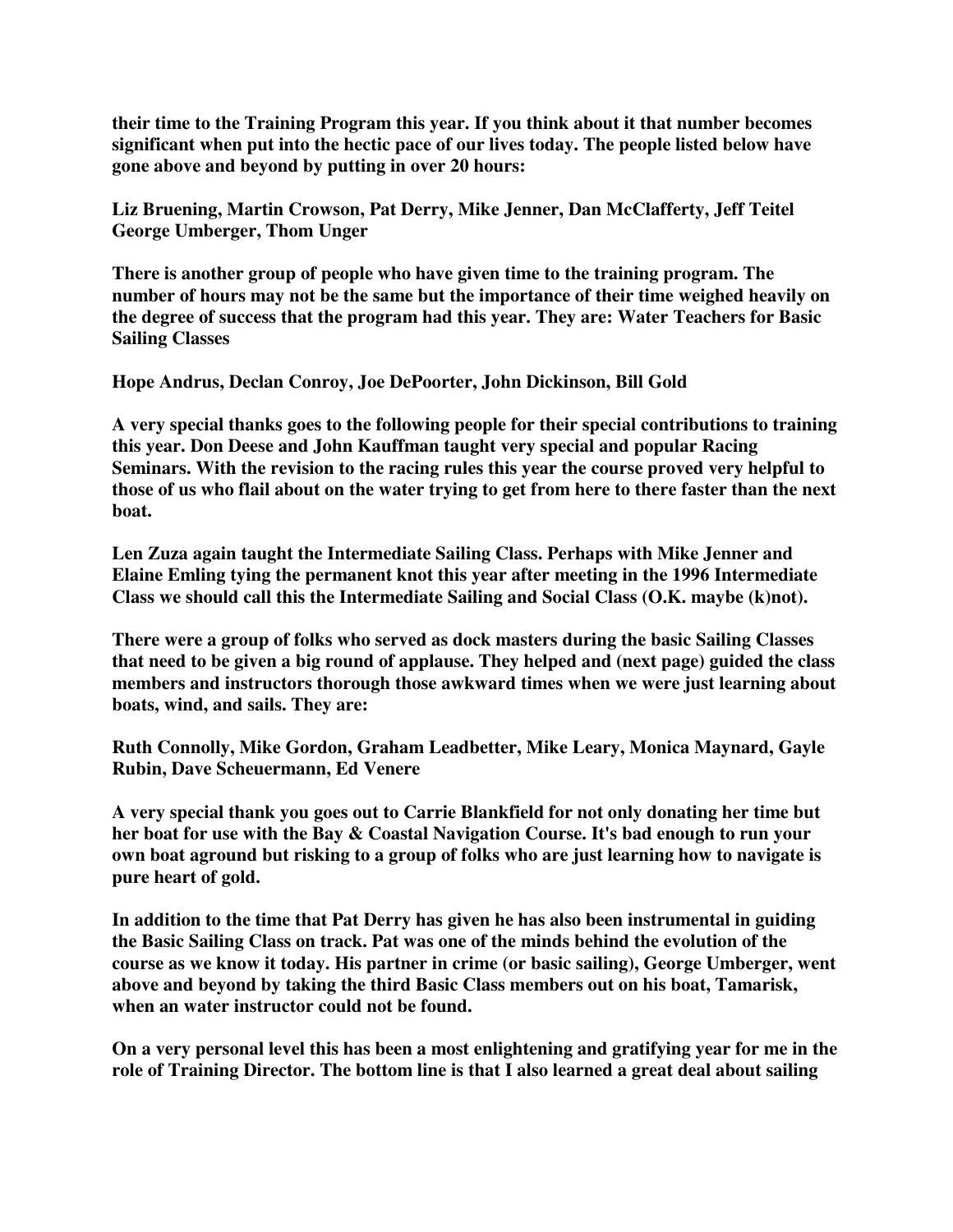**and anytime that happens there has to be satisfaction, a lot of it. Everyone, students and instructors, have been patient and understanding to a fault and that made my job easier.**

**Thanks, thanks, and thank you all. (Mike Geissinger, Training Director)**

# **River Activities**

**(Lee Spain) River activities have come to a close for the season. I'd like to thank the many people who helped contribute to social sails. I'd like to thank Nikki Goodman, Denise Derry, Monica Maynard, Kelly Bowers, Jeff Teitel, Bill Davenport, Don Deese, Tina Daberkow, and the many other people who have helped host or dockmaster social sail. Their efforts have been tremendous. As river director, I've done some things well, some things o.k., and some things poorly. I encourage everyone to support next years river director and volunteer to host social sail, organize a raftup, or help run a regatta. Your efforts can definitely make a difference.**

**Now, just because the daylight hours have grown short doesn't mean that you can't meet down by the river! SCOW has social NO-SAILS every Thursday night throughout the off season. SCOW members generally meet at the Marina's Potowmack Landing Restaurant around 6:30 to eat, drink, and be social. If the restaurant should close for the winter, then an alternative meeting place will be announced. At any rate, there is always a place to meet and talk sailing.**

**Finally, I'd like to recap a little bit about the Also Ran Regatta. We had a turnout of 9 boats. Liz Bruenig and Joe DePoorter tied for first place in the Flying Scots. Ross Warren won first place among the big boats aboard Moderation. Michael Antonovich won first place in the handicap class. Denise Derry came in second aboard her Point Jude, Tilly. The PRSA helped us out tremendously by renting us their committee boats. Ben Ackerman and Roger Scherr of the PRSA helped train the race committee and made sure that we could get the boats going. Roger even participated on the race committee. Angela Burnett, Stuart Ullman, Rob Reynolds, and Ruth Connally helped out on the race committee. Donna Thurber had volunteered but broke some ribs the previous week. We would have been totally lost without them.**

**This was my first time ever chairing a race committee and the day was pretty hectic, but I think most people had fun. With light winds and three committee boats, we were certainly safe out there. Trophy Mart in Annandale made some pretty decent trophies for us. That's all the news that's fit to print and I'll see you on the water next sailing season!**

# **Crew Needed**

**I am looking for 1-2 crew to race in Solomons Sundays in November. I have a CAL 21 which I plan to store at the Navy Recreation Center. Also plan to go rockfishing during the weekends. Steve Deatherage, 703-658-5081**

**Socialy SCOW**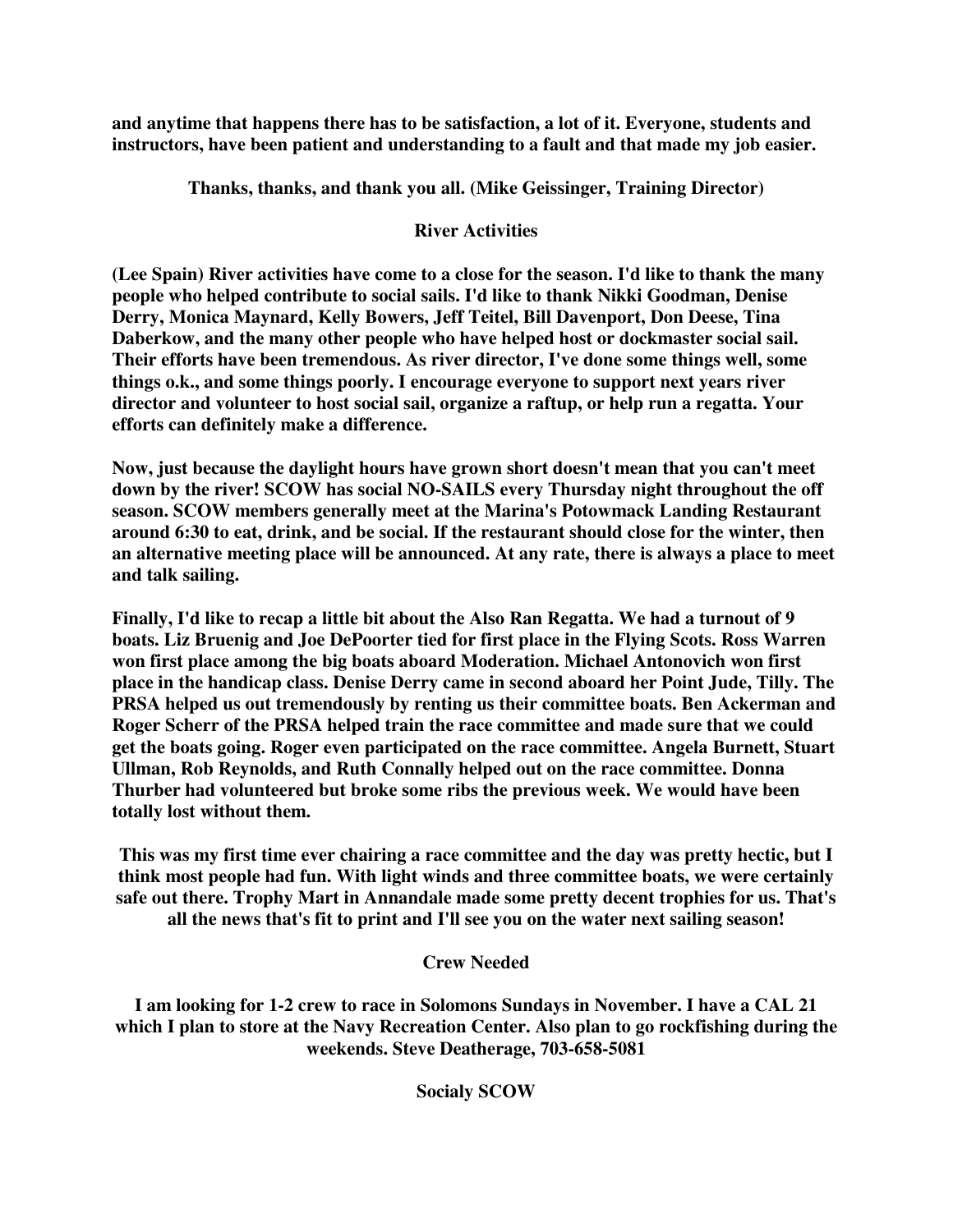**(Jim Metcalf) Skippers and crews feasted on grilled sausages, sauerkraut, and potatos following the Also Ran Regatta. Thanks to all who helped with set up and clean up. Special thanks to new member, Bill Riggs, who may be one of the greatest outdoor chefs in the East.**

**The Hail and Farewell Dinner takes place on November 14, 1997 at the Officer's Club at Fort Meyer in Arlington. This is a festive, formal occassion with lots of fun for all. Feel free** to bring a guest. The cost for the event is \$35.00 and that includes dinner and D.J. (See the **Ad in this issue for details-ed)**

#### **Holiday Raft Up**

**The Holiday Raft Up will be held at the Colonies in McLean on Sunday, December 7 from 5:00 to 8:00 pm. SCOW will provide drinks and a yummy main dish with the rest being pot-luck. Bring your favorite dish and that will be the only charge. This event is being hosted by Nickki Horton and Pat Gerachis.**

**Directions to Fort Myer (located adlacent to Arlington Cemetery) From Washington, DC: Cross 14th Street Bridge and follow 1-395 south to the Washington Blvd/Rt. 27 exit (8B). Follow Washington Blvd. to exit sign to Fort Myer. Enter the fort (Hatfield Gate) and ask for Officer's Club. Or; take Rt. 50 West across Theodore Roosevelt Bridge and bear right immediately to exit at Rosslyn. Make first left on Fort Myer Drive, which turns to Mead after crossing Route 50, and proceed to stop sign, where a right (on Marshall) will lead to the entrance. Proceed 0.6 mile to Officer's Club and parking is on the right.**

**>From Northern Maryland Suburbs: Take 1-495 west to Washington Parkway south. Exit at Key Bridge and make a left at the traffic light (Fort Myer Drive). Proceed straight, where it turns into Mead after crossing over Route 50. A right at the stop sign (Marshall) will lead to the entrance. Drive straight ahead for 0.6 mile to Officer's Club and parking is on the right.**

**>From Alexandria and Southern Maryland Suburbs: Take George Washington Pkwy north to Route 50 exit by Memorial Bridge. Exit Route 50 at Rosslyn and make first left on Fort Myer Drive. Proceed as above.**

**>From South or West Suburbs in Virginia: Traveling north (or east) on 1-95/395, take exit 8AWashington BlvdFort Myer. Bear left onto Washington Blvd., and take the 3rd exit (1/2 mile) to Ft. Myer. Enter the fort at the Hatfield Gate and ask for Officer's Club. Traveling east on 1-66, take the Pentagon/Hwy 110 exit right after Key Bridge. Immediately watch for the first (sharp) exit, Marshall Drive. Go past entrance and to Officer's Club as above. Traveling east on Route 50, make a right at the light on Pershing Drive after passing Washington Blvd. Turn right at the Henry Gate and ask for Officer's Club.**

**Social No Sail Every Thursday Evening in the Restaurant at the Marina**